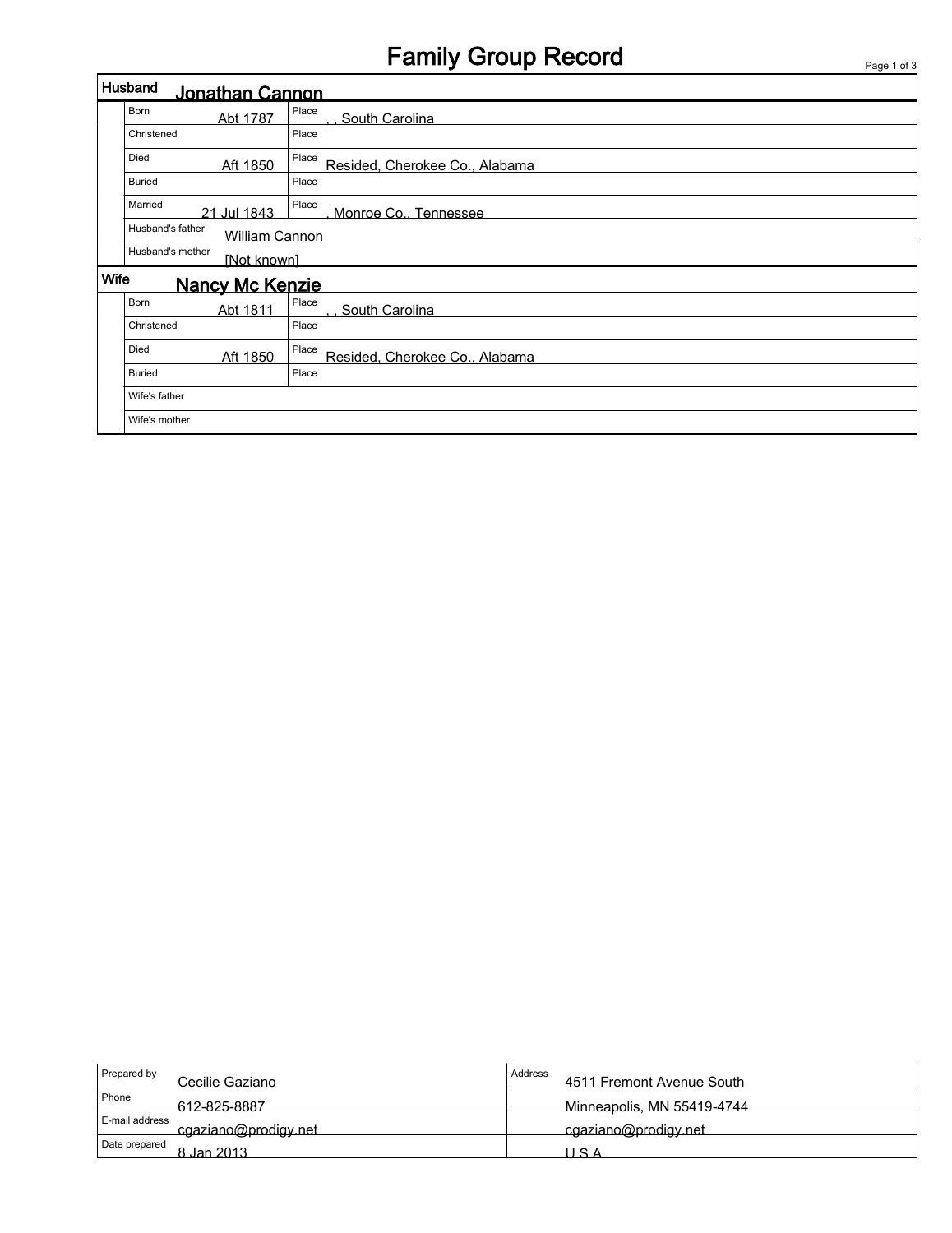#### Page 2 of 3

### Husband Jonathan Cannon

### Wife **Nancy Mc Kenzie**

### Notes

HUSBAND - Jonathan Cannon

Date of death and name of first wife, Sallie Boyd, and her parents, Robert Boyd and Jane Love, are from Betty Shaw, Floridaibis@aol.com, given to Cecilie Gaziano, cgaziano@prodigy.net, in an email on 15 May 2008. According to Jonathan Cannon's son Emberry's application for Indian Land in Texas about 1890, this branch of the family had Chickasaw and Choctaw blood. Betty Shaw compiled a book on her Cannon-Cross Families, copyrighted 1999. Copy of Jonathan's son Emberry's application for land in the Chickasaw Nation gives names of Sallie and her parents; received from Batty K. Fritts in a fax on 25 Jul 2008.

According to Betty Shaw, Jonathan had a brother William. She said that Jonathan sold a female slave with her son to his brother, William, and William, of White Co., TN, was summoned to Court in McMinn Co., TN, to pay Jonathan's debt to Benjamin Harris. Jonathan had sold the slave to his brother to keep Benjamin from taking the slaves in payment for his debt.

From census for William Cannon, 1800, Greenville District, SC: male born about 1784/1794.

1805 William CANNON sold a slave to Jonathan CANNON on 18 Mar 1805. Wit.: James GILLILAND, Jonathan POTS, John TUBB, J.P. (Greenville Co., SC)

1806 William CANNON of Greenville Co., SC, bought land on s. side of Gap Creek of middle fork of Saluda River, 100 acres, from Jonathan POTTS. Wit.: Thos. CANTRELL, Nimrod CANTRELL. (03 Aug 1806)

1810 Census of Greenville District, SC, p. 452: Jon CANAN/CONAN, living between Wm CANAN and Jon POTS.

|                           |                           | All other free |        |
|---------------------------|---------------------------|----------------|--------|
| Free white males:         | Free white females:       | persons except |        |
| $0 - 10 - 16 - 26 - 45 +$ | $0 - 10 - 16 - 26 - 45 +$ | Indians not    |        |
| 10 16 26 45               | 10 16 26 45               | taxed          | Slaves |
|                           |                           | $\mathbf{U}$   |        |
| 1784-1794                 | 1784-1794                 |                |        |

1813 William and Jeaney CANNON sold land in Greenville Co., SC, to Jesse MAYFIELD, land on south side of Gap Creek of the middle fork of the Saluda River, 100 acres adjoining Jonathan POTTS and CANNON, part of tract granted to Job COLCOCK surveyed for Ephraim ELLIS, on 14 Feb 1813, Deed Book I, page 210. Witnesses: David McBRAYER, Samuel McJUNKIN. [Simcock Cannon and Russell Cannon also had land in this area in 1786.]

1814 12 Jan. Pendleton District (Anderson Co., SC, Deed Book O, pp. 22-23). Jonathan Cannon was among others (William Laffoon, William Finley, John Laffoon, and Andrew Clements) who had made a conditional line that land sold by William Laffoon of Pendleton District touched. Buyer: William Cannon, 200 acres on both sides of Carpenters Creek.

- 1820 Jonathan Cannon not found in census. Might have been in McMinn Co., TN, for which the 1820 census does not survive. McMinn Co. was formed from Indian lands. According to research by Betty Shaw, Jonathan Cannon was on a jury in McMinn Co. in 1820; therefore, he was a property owner.
- 1822 Son Irby/Erby Cannon said to have been born in McMinn Co., Tennessee.

1830 Son Thomas Cannon said to have been born in Monroe Co., Tennessee.

1830 Jonathan Cannon, Monroe Co., TN, census, p. 152.

Males: 0- 5- 10- 15- 20- 30- 40- 50- 60- 70- 80- 90- 100+ 5 10 15 20 30 40 50 60 70 80 90 100 1 2 1 1 1 1 1

/ / \ \ \ /